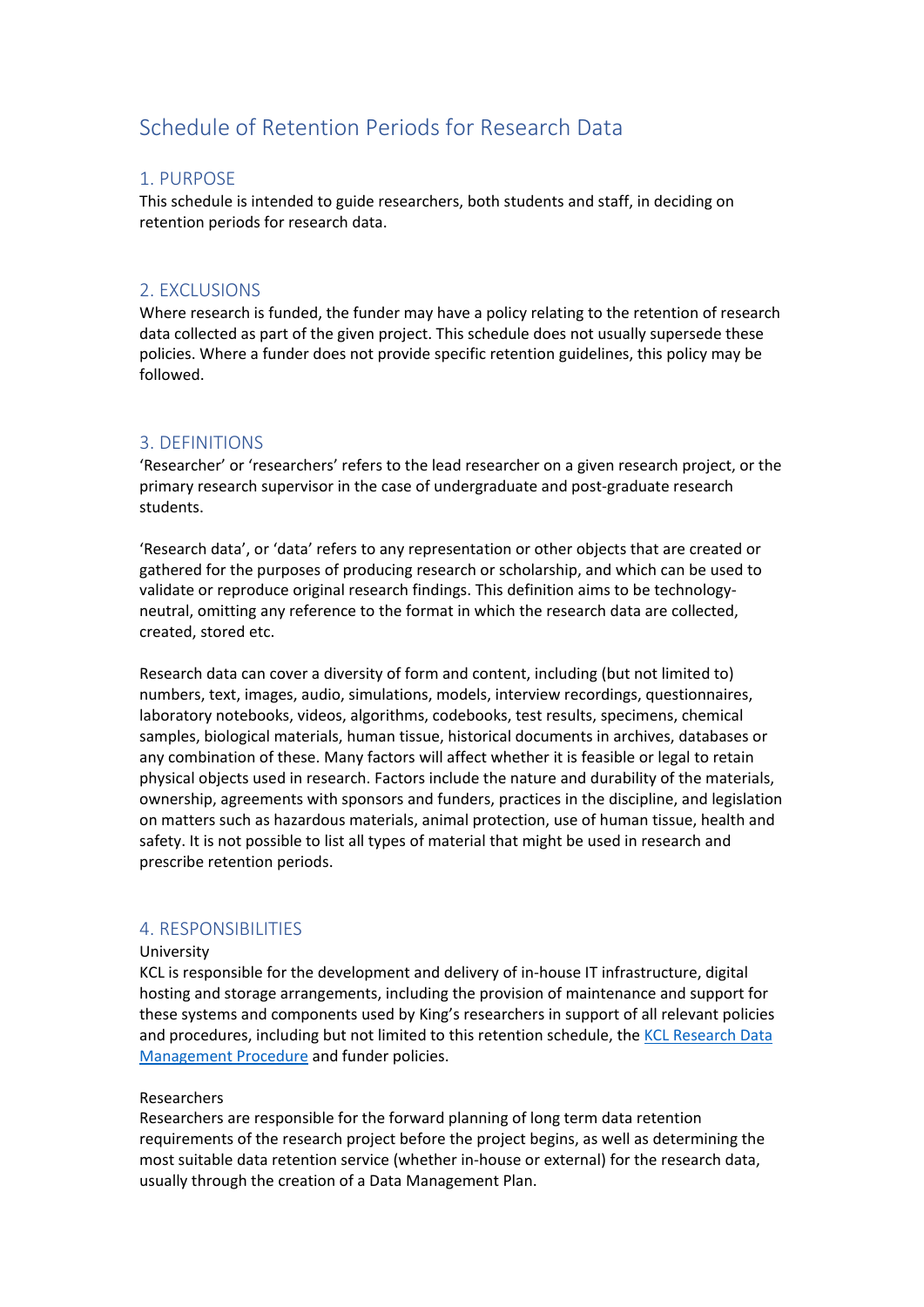The responsibility of determining suitable data retention options falls to the Researcher. Further guidance on external data storage options can be found within th[e KCL Research](https://www.kcl.ac.uk/governancezone/assets/research/research-data-management-procedure.pdf)  [Data Management Procedure document.](https://www.kcl.ac.uk/governancezone/assets/research/research-data-management-procedure.pdf)

#### 4.1 DATA RETENTION SERVICES

#### 4.1.1 KCL Infrastructure

Where research data are retained within the provided KCL infrastructure, the University is responsible for meeting the retention requirements laid out in this schedule, including any other relevant conditions.

#### 4.1.2 External storage options

Where research data are not retained within the provided KCL infrastructure, the chosen storage location must meet the conditions that comply with security, safety, privacy, and confidentiality requirements of any ethical clearance the project was granted, funding agreements, data licence agreements, and any further provisions set out under KCL policies. Where data are stored in an identifiable format, consent must be obtained from participants to store the data offsite.

In such cases, as per the [KCL Research Data Management Procedure,](https://www.kcl.ac.uk/governancezone/assets/research/research-data-management-procedure.pdf) a metadata record should be made publicly available non-exclusively via the King's Research Data Management Service, irrespective of where the actual data are hosted, except in cases in which the research project and metadata describing it is itself confidential.

#### 4.2 When researchers leave

When researchers leave, the University will no longer be responsible for the storage of their research data and primary materials, unless:

- the research data has been deposited within KCL provided IT infrastructure or digital hosting services; or
- an agreement to this effect has been made between the researcher and the University; or
- a funding or other agreement to this effect has been made between the University and a third party; or
- the University is the legal owner of the research data or the intellectual property in the data.

In cases where the University is no longer responsible for the storage of said research data, the Researcher will be responsible for organising the ongoing custodial responsibilities or continuing storage, management, and disposal of the retained data for the minimum period as indicated by this schedule, under conditions that comply with security, safety, privacy, and confidentiality requirements of any ethical clearance the project was granted, any funding agreement, and any data licence agreement. The subsequent responsibilities may fall to supervisors, heads of department or research units, depending on the type of research in question.

#### 4.3 Intellectual Property Ownership

University policy on the ownership of intellectual property in research data and other outputs of research is found in the [Code of Practice for Intellectual Property, Commercial](https://www.kcl.ac.uk/governancezone/Research/Intellectual-Property-Commercial-Exploitation-and-Financial-Benefit)  [Exploitation and Financial Benefits.](https://www.kcl.ac.uk/governancezone/Research/Intellectual-Property-Commercial-Exploitation-and-Financial-Benefit) The use of University facilities to store research data does not alter the ownership arrangements. For example, if copyright subsists in the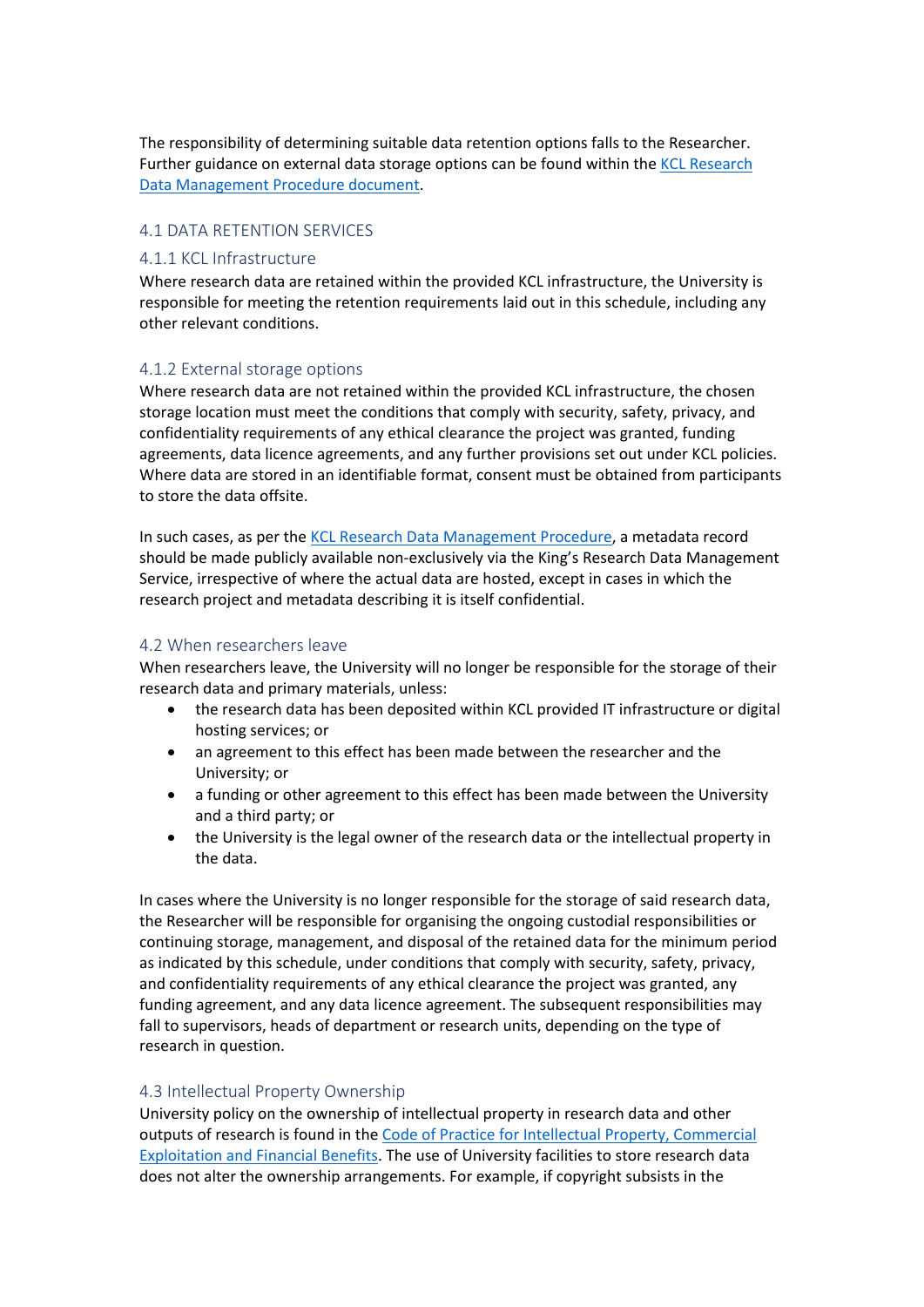research data, and the copyright is owned by a staff member, student, or external organisation, storing the data on University facilities will not of itself cause a transfer of copyright to the University.

## 5. DATA RETENTION

The University recognises that:

- − research data are an essential component of any research project involving KCL staff and students regardless of whether the project is supported by external or internal funds.
- − the availability of accurate and retrievable data are necessary to verify and validate when required, the process and outcomes of the research.
- − the value and benefits of data re-use, as recommended by the KCL Research Data Management and funder policies.

The Table of Minimum Retention Periods for Research Data at the end of this Schedule prescribes the minimum periods for which research data should be retained for the purposes of the intended research project.

#### 5.1 Judgment necessary

While this policy prescribes minimum retention periods for research data, it is important to evaluate the research data on a case-by-case basis to determine the value and risk of retaining such research data.

In cases where it is feasible and legal to retain research data, the guiding principle is to retain only sufficient data to justify the published or reported outcomes of the research and to enable the researcher to defend the outcomes if they are challenged. However, there may be additional considerations, such as the requirements of funder policies, open access/ open research principles, the cost-effectiveness and availability of data storage options, the need to satisfy legal obligations or reduce litigation risk, as well as the nature of the data itself (for example, data that by their nature cannot be re-measured) (see also section 11: Retaining data beyond the minimum period).

It may be less important to retain data from research projects that do not result in dissemination of findings, because their findings, if any, are unlikely to be challenged or arouse any interest. However, as above, this should be assessed on a case-by-case basis.

#### 5.2 OPEN ACCESS/ OPEN RESEARCH

As research data sets are increasingly being published, both to support and validate published research findings in journal articles, and as recognised research outputs in their own right to be re-used and cited in the move towards 'open research', there is the need for them to be retained, preserved and made accessible for the long term. A common retention period for published data sets is 10 years, but with an aspiration to go beyond this, even to maintain perpetuity when data sets are deemed to have long term value to the research community. In light of this, Open Access/ Open Research should be taken into consideration when determining the appropriate retention period for research data, alongside any recommendations present within the [Research Data Management policy and procedure](https://www.kcl.ac.uk/governancezone/research/research-data-management-policy) and those of any funder policy, as outlined in the section 2. Exclusions.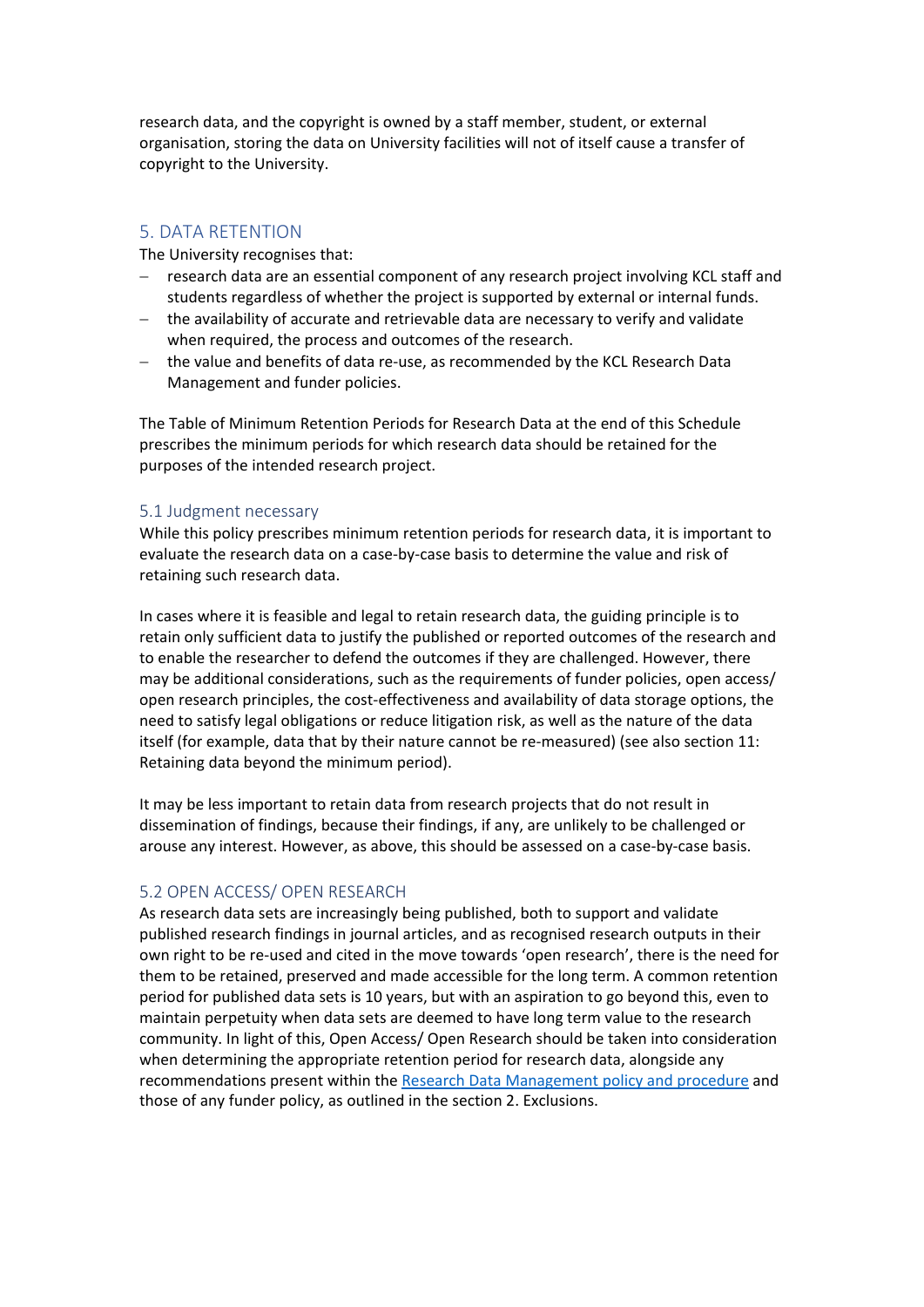#### 5.3 Clinical Trial Data

Whether the findings are disseminated or not, data from clinical trials are a special category. Clinical trial data are preserved for longer periods than is usually necessary for other kinds of research, in case evidence emerges of unexpected late effects.

## 6. PERSONAL DATA AND UK DATA PROTECTION LAW IN RESEARCH

UK Data Protection Law includes the UK General Data Protection Regulation (UK GDPR) and the Data Protection Act 2018, and applies to identifiable 'personal data'. Personal data are any information where a living person can be identified or who is identifiable, directly from the information in question or, where a person can be indirectly identified from that information in combination with other information. In practice this means that an individual might be identifiable just from the data collected as part of a research project (direct) or, the data collected could be combined with other information, such as newspaper articles or social media content (even if this is not collected as part of the research project), leading to an individual being identified (indirect).

For further guidance on personal data and the UK Data Protection Law for research, please refer to th[e KCL Research Governance Office's webpages.](https://internal.kcl.ac.uk/innovation/governance-ethics-integrity/research-governance-office/data-protection-law-and-research/how-does-uk-dp-law-affect-research)

#### *UK Data Protection Law principles:*

UK Data Protection Law highlights the following 7 key principles which apply to the use and retention of personal data in research. Data must be:

- 1. processed lawfully, fairly and in a transparent manner in relation to individuals;
- 2. collected for specified, explicit and legitimate purposes and not further processed in a manner that is incompatible with those purposes; further processing for archiving purposes in the public interest, scientific or historical research purposes or statistical purposes shall not be considered to be incompatible with the initial purposes;
- 3. adequate, relevant and limited to what is necessary for the purposes for which they are processed;
- 4. accurate and, where necessary, kept up to date; every reasonable step must be taken to ensure that personal data that are inaccurate, having regard to the purposes for which they are processed, are erased or rectified without delay;
- 5. kept in a form which permits identification of data subjects for no longer than is necessary for the purposes for which the personal data are processed; personal data may be stored for longer periods insofar as the personal data will be processed solely for archiving purposes in the public interest, scientific or historical research purposes or statistical purposes subject to the implementation of the appropriate technical and organisational measures required by UK Data Protection Law to safeguard the rights and freedoms of individuals; and
- 6. processed in a manner that ensures appropriate security of the personal data, including protection against unauthorised or unlawful processing and accidental loss, destruction or damage, using appropriate technical or organisational measures."
- 7. the controller shall be responsible for, and be able to demonstrate, compliance with the principles.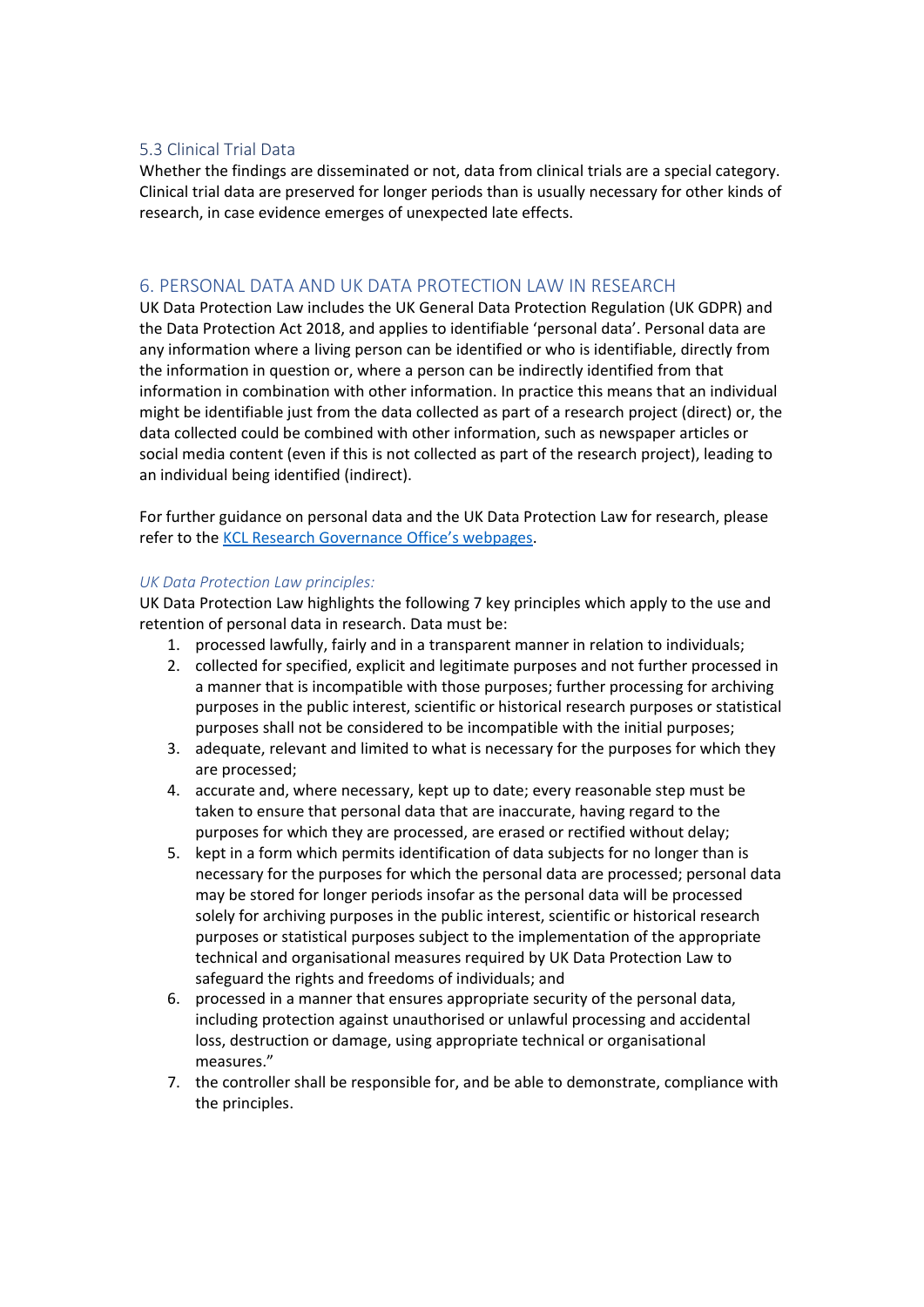# 7. RETENTION OF PERSONAL (IDENTIFIABLE) RESEARCH DATA:

Participants must be notified of the period for which the personal data will be stored, or if that is not possible, the criteria used to determine that period (UK GDPR Article 15(1d)). Researchers should base the criteria on whether it is necessary to store personal research data to verify and defend, when required, the process and outcomes of the research.

- To abide by the fifth Data Protection principle, it may be necessary for identifiable (personal) research data to be anonymised as soon as there is no requirement for the data/information to be identifiable. For example, there may only be a requirement to collect identifiable data from a participant to link it to other data collected from that participant. In this case, data should be anonymised once the data has been linked together (for example, by deleting the identification link between the code used to keep the data confidential and the identification of the participant).
	- o If there is only a requirement for personal data collected from student research to be retained for data authentication purposes up until the degree has been awarded, then the research project data should be deleted or anonymised as far as possible thereafter whilst abiding by the retention for research data.

Advice regarding specific types of personal research project data:

- Video and audio recordings are personal data if individuals can be identified from the recordings (e.g. the individual has not been disguised on a video and the voice has not been distorted). Interviews are often audio-recorded and once the recording has been transcribed it might not be necessary to keep identifiable audio recordings. There might be exceptions, such as where interview recordings should be kept for data authentication purposes.
- Human tissue samples must be stored as research project data for a minimum period after the project has finished, following publication or degree award. Identifiable human tissue samples must be stored confidentiality so that they can still be traced to the corresponding signed consent form. The human tissue samples should not be anonymised as this would make the samples untraceable, which would breach the Human tissue Act (2004).
- Signed consent forms should be kept for as long as the research project data are retained (by the researcher or an archive). As consent forms contain personal data, they should not be archived alongside research data, but should be kept safely under the responsibility of the Researcher. A blank consent form and information sheet should be archived alongside research data to provide background information on the research data. [\(UK data archive\)](https://ukdataservice.ac.uk/learning-hub/research-data-management/ethical-issues/consent-for-data-sharing/). Where participants withdraw their consent, a record of the withdrawal including what was agreed regarding withdrawal (e.g. the researcher may retain data already collected, but the participant will not be contacted further etc.) should be retained in the same way as signed consent forms.
- Contact details must be stored securely and separate from the research data. Contact details should also only be stored for as long as they are required to administrate the research (e.g. to collect data, reimburse participants, notify of prize draws etc.).
	- o With the participant's consent, contact details can be kept for longer periods for specific reasons – for example, so that the participants can be contacted about future research.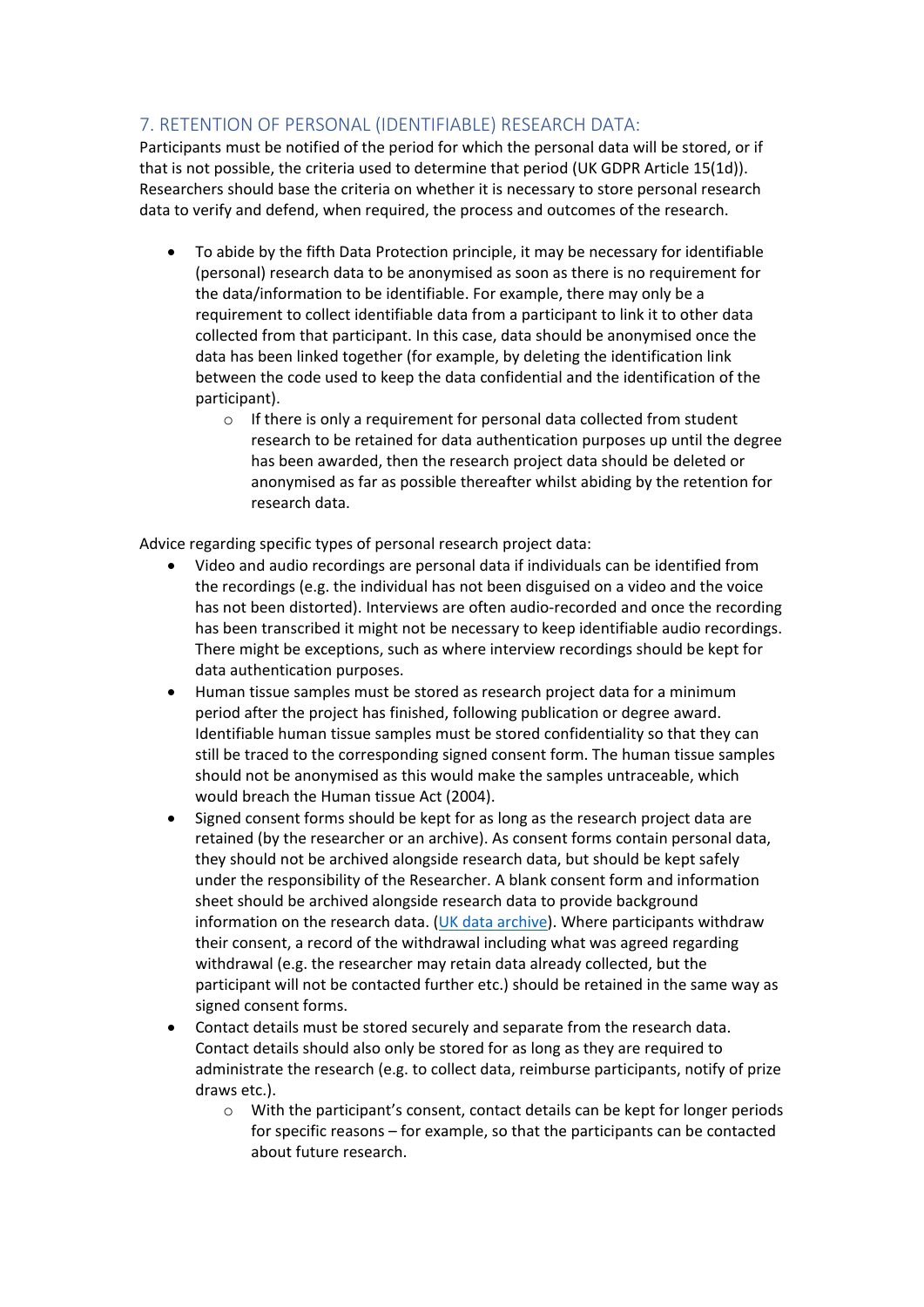At the end of the retention period, identifiable personal research data should be reviewed and deleted, unless there is ajustifiable reason for keeping it.

## 8. RETENTION OF CLINICAL HEALTH RESEARCH DATA:

It is not legitimate to archive clinical health records for historical purposes. If such records are no longer required to provide care, then they should not be retained in identifiable form or used for other purposes, without patient consent or support under Section 60 of the Health and Social Care Act 2001.

## 8.1 Medical records

Subject's medical records should be retained following applicable legislation and per the maximum period permitted by the hospital, institution or private practice.

The documents can be retained for a longer period, however, if required by the applicable regulatory requirements or by agreement with the sponsor. It is the responsibility of the sponsor to inform the hospital, institution or practice as to when these documents no longer need to be retained.

#### 8.2 Clinical Trials with Marketing authorisation

Research data pertaining to Clinical Trials with Marketing authorisation must be retained as per the Commission Directive 2003/63/EC.

# 9.TABLE OF MINIMUM RETENTION PERIODS FOR RESEARCH DATA

The Table of Minimum Retention Periods for Research Data prescribes the minimum periods for which research data should be retained for the purposes of the intended research project. The table categorises the data by type of research, researcher type, ethical clearance status, and dissemination status as factors relevant to determining the minimum period.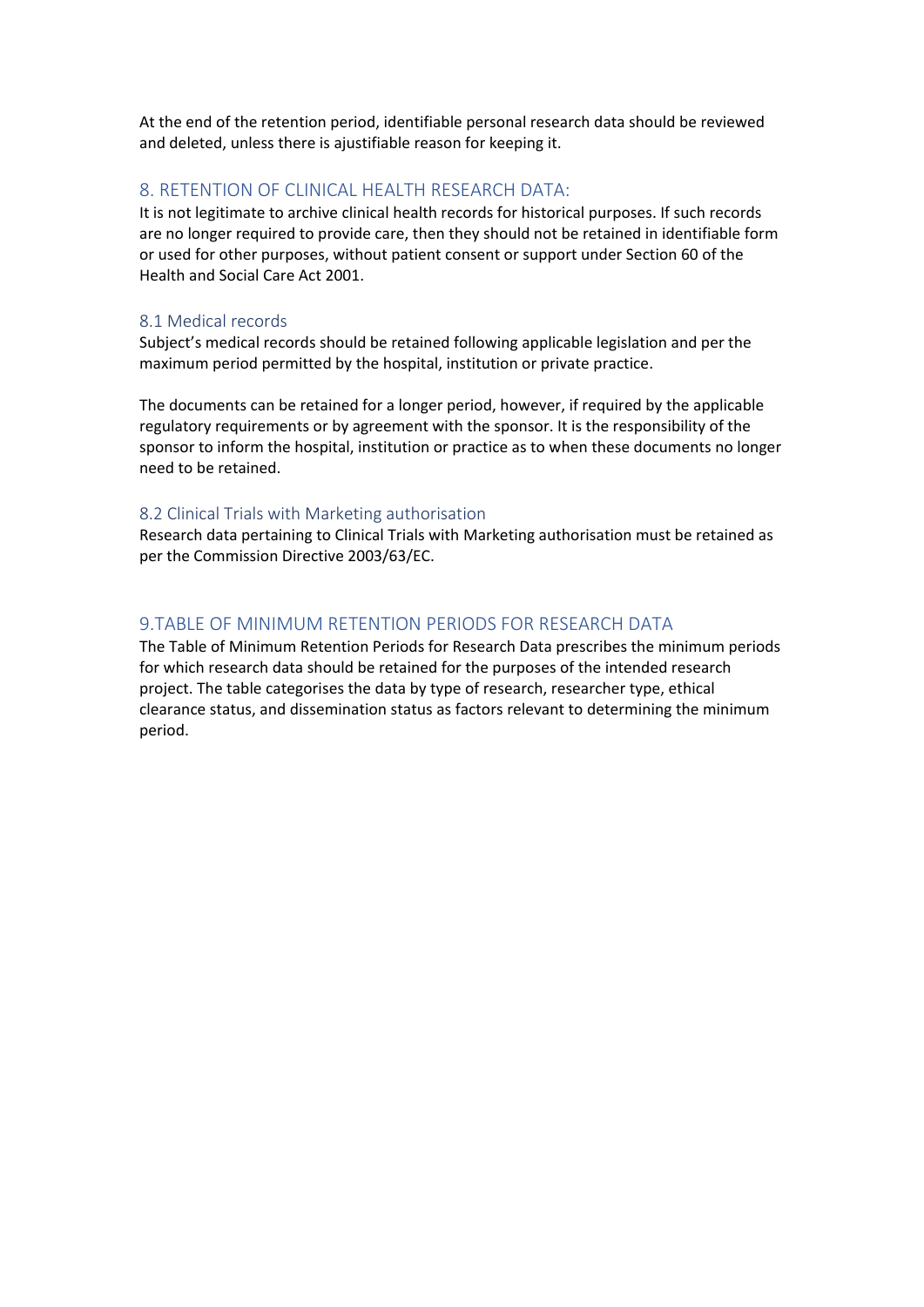| Type of research study                   | Researcher<br><b>Type</b> | <b>Ethical</b><br>clearance                  | <b>Dissemination</b><br>status of research<br>findings | <b>Minimum period of Retention</b>                                                                                                                                                                                                                                                                                                                                                                                                                                                                                                                                                                                                                                                                                       | <b>Responsibility</b><br>for retention | <b>Based on</b>                                                                                                                                                                                        |
|------------------------------------------|---------------------------|----------------------------------------------|--------------------------------------------------------|--------------------------------------------------------------------------------------------------------------------------------------------------------------------------------------------------------------------------------------------------------------------------------------------------------------------------------------------------------------------------------------------------------------------------------------------------------------------------------------------------------------------------------------------------------------------------------------------------------------------------------------------------------------------------------------------------------------------------|----------------------------------------|--------------------------------------------------------------------------------------------------------------------------------------------------------------------------------------------------------|
| NHS clinical trial or<br>health research | Staff                     | External<br>Ethical<br>Clearance<br>obtained | Disseminated                                           | <b>Refer to Records Management</b><br>Code of Practice 2021.<br>Requirements of specific<br>Trusts should also be<br>considered, as well as those of<br>the Sponsor. For marketing<br>authorisation holders, please<br>refer to Section 6 above. Data<br>should be retained for<br>whichever duration is deemed<br>the longest.<br>Where KCL is the Sponsor:<br><b>Essential clinical trial</b><br>$\bullet$<br>documentation will be<br>retained, in<br>accordance with the<br><b>Medicines for Human</b><br>Use (Clinical Trials)<br>Regulations, for a<br>minimum period of 5<br>years following<br>completion of the<br>trial, unless a longer<br>retention period is<br>stated in the essential<br>trial documents. | Researcher                             | Records<br>Management<br>Code of<br>Practice 2021<br>as<br>recommended<br>by NHS<br>Medicines for<br>Human Use<br>(Clinical Trials)<br>Regulations<br>Trust<br>requirements<br>Sponsor<br>requirements |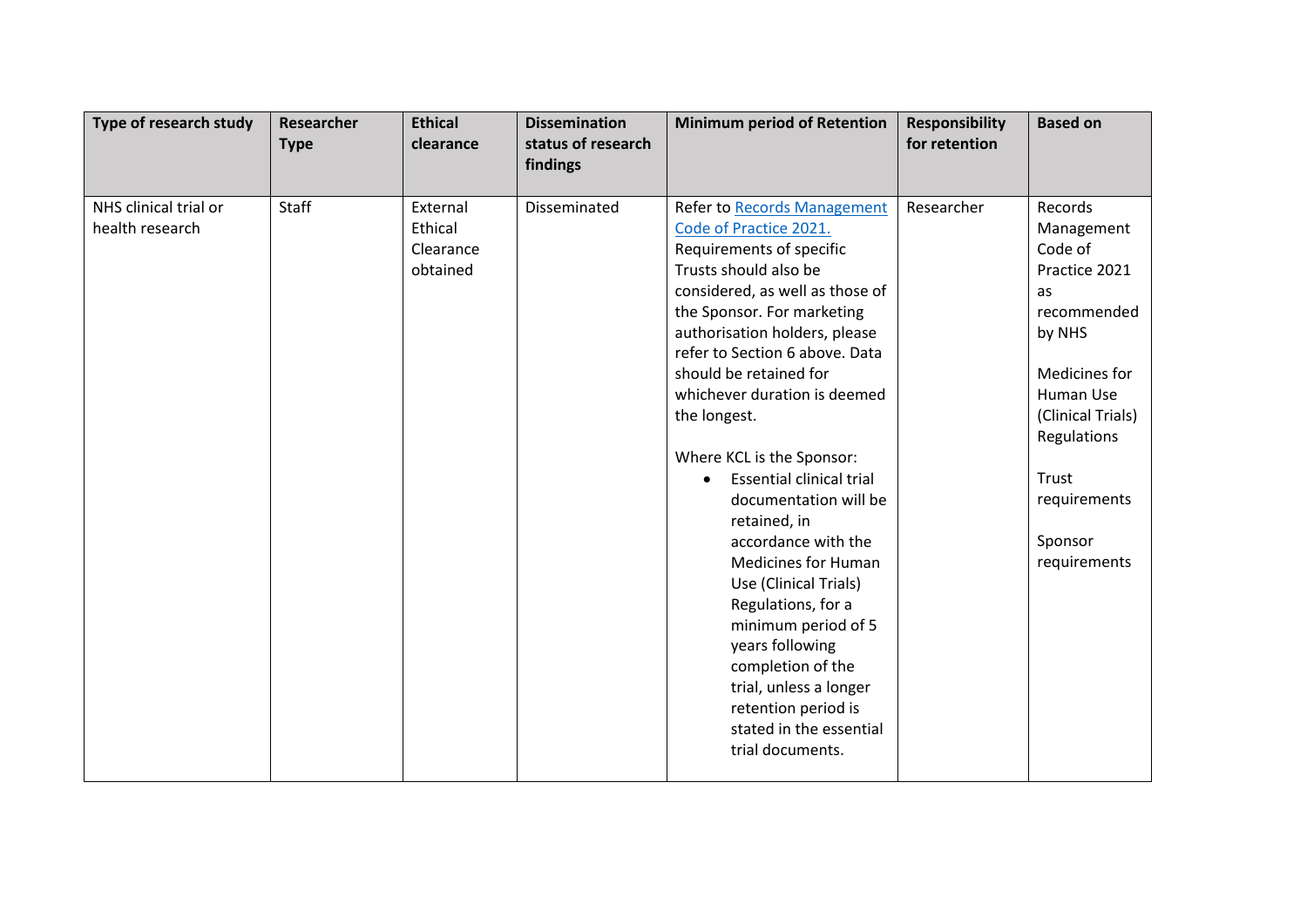|                                                 |       |                                              |              | Where the project<br>$\bullet$<br>involves children,<br>essential documents<br>should be archived<br>until three years after<br>the youngest subject<br>reaches 18 years old,<br>or 5 years after the<br>conclusion of the<br>research, whichever is<br>longer.<br>Where the project<br>$\bullet$<br>involves those who<br>lack capacity to<br>consent, essential |            |                                                                                                                                                             |
|-------------------------------------------------|-------|----------------------------------------------|--------------|-------------------------------------------------------------------------------------------------------------------------------------------------------------------------------------------------------------------------------------------------------------------------------------------------------------------------------------------------------------------|------------|-------------------------------------------------------------------------------------------------------------------------------------------------------------|
|                                                 |       |                                              |              | documents should be<br>archived for 25 years.                                                                                                                                                                                                                                                                                                                     |            |                                                                                                                                                             |
| Commercial clinical trial<br>or health research | Staff | External<br>Ethical<br>Clearance<br>obtained | Disseminated | Refer to Commercial Sponsor<br>requirements.<br>Where KCL is the Sponsor:<br><b>Essential clinical trial</b><br>$\bullet$<br>documentation will be<br>retained, in<br>accordance with the<br><b>Medicines for Human</b><br>Use (Clinical Trials)<br>Regulations, for a<br>minimum period of 5<br>years following<br>completion of the<br>trial, unless a longer   | Researcher | Commercial<br>Sponsor<br>requirements<br>Medicines for<br>Human Use<br>(Clinical Trials)<br>Regulations<br>Trust<br>requirements<br>Sponsor<br>requirements |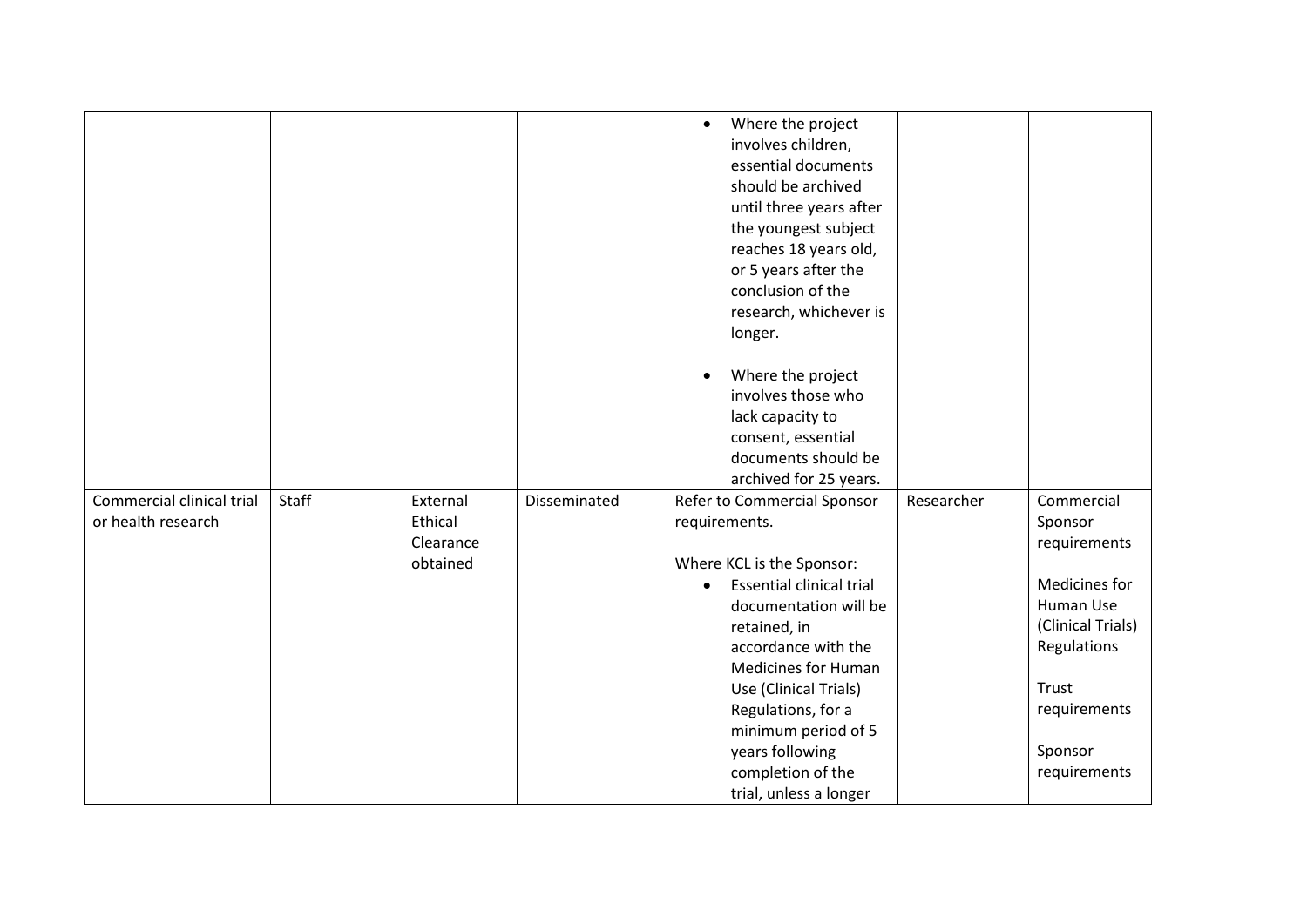|                                               |                                  |                                          |               | retention period is<br>stated in the essential<br>trial documents.<br>Where the project<br>$\bullet$<br>involves children,<br>essential documents<br>should be archived<br>until three years after<br>the youngest subject<br>reaches 18 years old,<br>or 5 years after the<br>conclusion of the<br>research, whichever is |            |                                                                         |
|-----------------------------------------------|----------------------------------|------------------------------------------|---------------|----------------------------------------------------------------------------------------------------------------------------------------------------------------------------------------------------------------------------------------------------------------------------------------------------------------------------|------------|-------------------------------------------------------------------------|
| Other population health<br>studies            | Staff                            | External<br>Ethical                      | Disseminated  | longer.<br>Where the project<br>$\bullet$<br>involves those who<br>lack capacity to<br>consent, essential<br>documents should be<br>archived for 25 years.<br>20 years unless specified<br>otherwise by the funder of the                                                                                                  | Researcher | As<br>recommended                                                       |
|                                               |                                  | Clearance<br>obtained                    |               | research.                                                                                                                                                                                                                                                                                                                  |            | by MRC<br>principles and<br>guidelines for<br>good research<br>practice |
| Healthy volunteer<br>studies, non-clinical or | Staff<br>Student - PhD/<br>MPhil | KCL CREC, all<br>ethical risk<br>levels, | Disseminated* | 10 years following publication<br>which fundamentally relies on<br>the data, unless specified                                                                                                                                                                                                                              | Researcher | <b>UKRI</b><br>Concordat on                                             |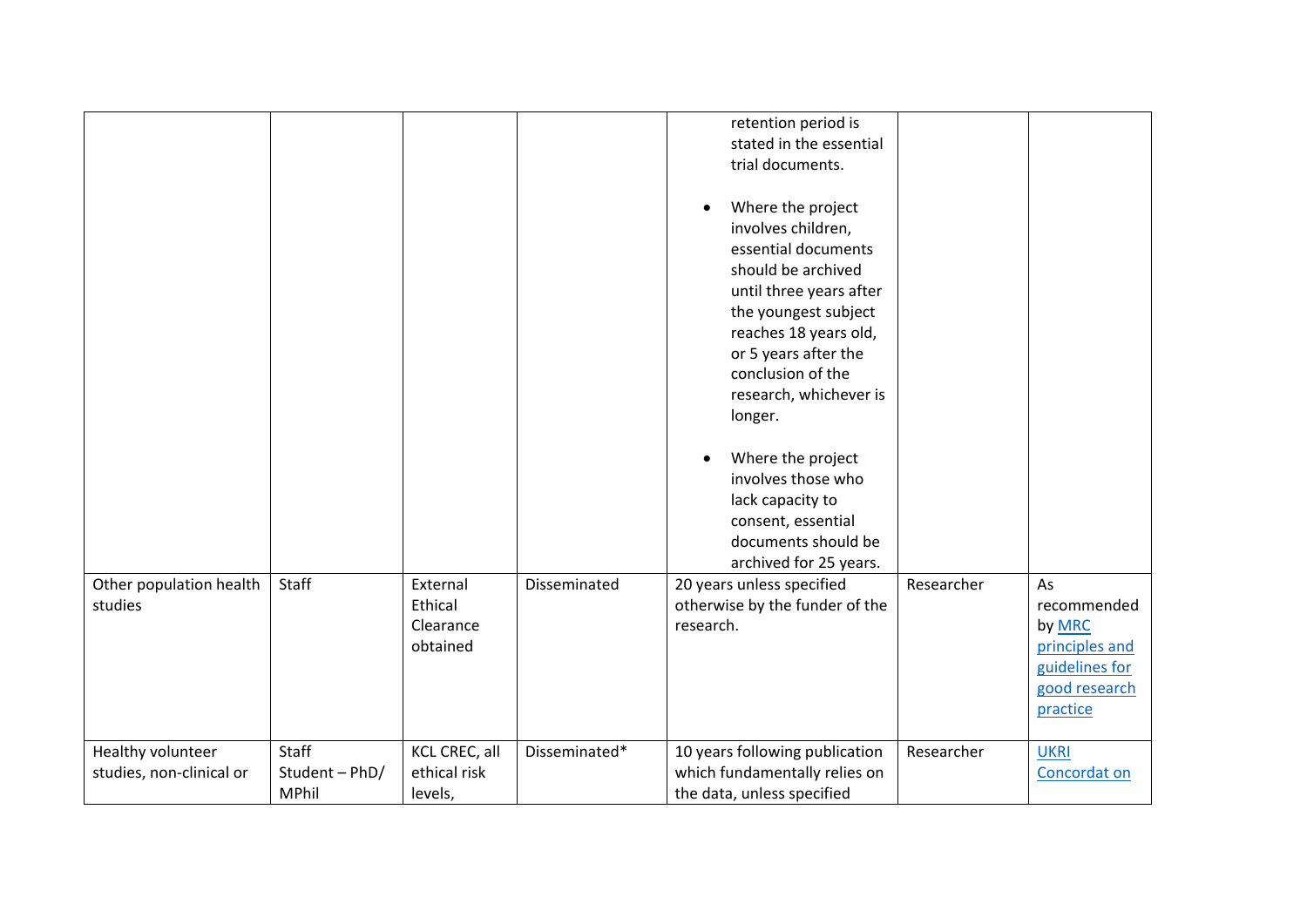| overseas clinical studies     |                | including     |               | otherwise by the funder of the  |             | <b>Open Research</b> |
|-------------------------------|----------------|---------------|---------------|---------------------------------|-------------|----------------------|
| that do not require           |                | projects      |               | research.                       |             | <b>Data</b>          |
| HRA approval                  |                | where ethical |               |                                 |             |                      |
|                               |                | clearance is  |               |                                 |             |                      |
|                               |                | not required. |               |                                 |             |                      |
| Healthy volunteer             | Student-       | KCL CREC, all | N/a           | Destroy within 1 month          | Researcher  | <b>KCL</b>           |
| studies, non-clinical or      | Taught Post-   | ethical risk  |               | following receipt of award.     |             |                      |
| overseas clinical studies     | graduate/      | levels,       |               |                                 |             |                      |
| that do not require           | Undergraduate  | including     |               |                                 |             |                      |
| HRA approval                  | without        | projects      |               |                                 |             |                      |
|                               | intention to   | where ethical |               |                                 |             |                      |
|                               | publish        | clearance is  |               |                                 |             |                      |
|                               |                | not required. |               |                                 |             |                      |
| Healthy volunteer             | Student-       | KCL CREC, all | Disseminated* | Pre-publication:                | Researcher  | KCL                  |
| studies, non-clinical or      | Taught Post-   | ethical risk  |               | Destroy within 1 year           |             |                      |
| overseas clinical studies     | graduate/      | levels,       |               | following receipt of award. If  |             |                      |
| that do not require           | Undergraduate  | including     |               | there is a requirement to       |             |                      |
| HRA approval                  | with intention | projects      |               | retain data for a longer period |             |                      |
|                               | to publish     | where ethical |               | this must be discussed and      |             |                      |
|                               |                | clearance is  |               | agreed with the Research        |             |                      |
|                               |                | not required. |               | Governance Office               |             |                      |
|                               |                |               |               | rgo@kcl.ac.uk                   |             |                      |
|                               |                |               |               | Post-publication:               |             |                      |
|                               |                |               |               | At least 5 years following      |             |                      |
|                               |                |               |               | publication which               |             |                      |
|                               |                |               |               | fundamentally relies on the     |             |                      |
|                               |                |               |               | data, unless specified          |             |                      |
|                               |                |               |               | otherwise by the funder of the  |             |                      |
|                               |                |               |               | research, or by the journal.    |             |                      |
| Animal research:              | All levels     | All           | All           | 5 years, as per legal           | Researcher/ | 1986 c 14 ss         |
|                               |                |               |               | requirements                    | <b>BSU</b>  | $4(5)$ , 5E $(1)$ ,  |
| Project licences<br>$\bullet$ |                |               |               |                                 |             | 18(2E), Sch 2C       |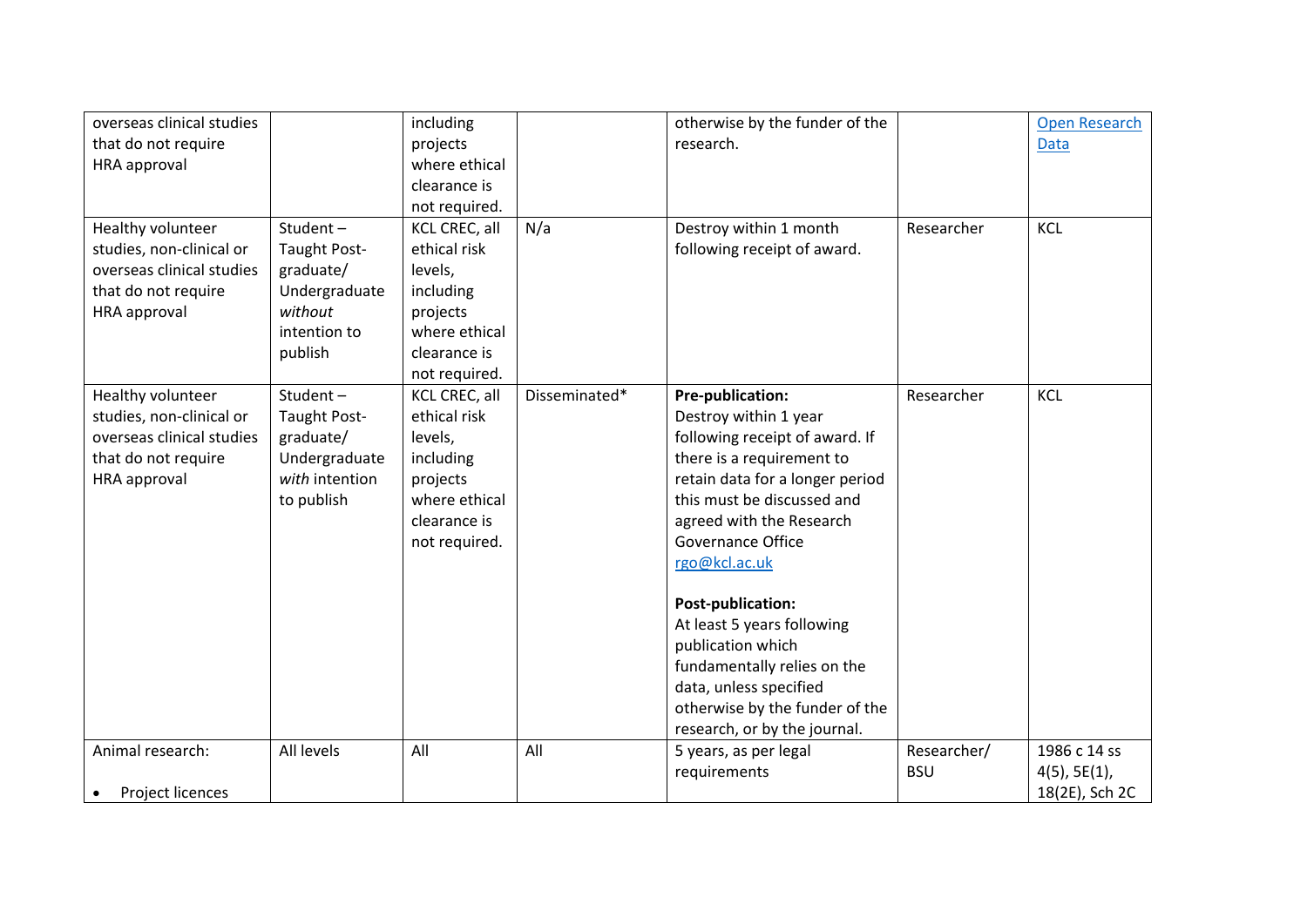| Personal licences<br>$\bullet$<br>ASPA inspectors'<br>$\bullet$<br>reports<br>Information<br>$\bullet$<br>mentioned in<br>2010/63/EC art 30.1<br>Records of<br>$\bullet$<br>regulated<br>procedures<br>Health records of<br>$\bullet$                                         |            |     |                                   |                                                          |                           | para 8(b)<br>Home Office<br>guidance                                |
|-------------------------------------------------------------------------------------------------------------------------------------------------------------------------------------------------------------------------------------------------------------------------------|------------|-----|-----------------------------------|----------------------------------------------------------|---------------------------|---------------------------------------------------------------------|
| animals<br>Records of the<br>$\bullet$<br>source, use and<br>disposal of<br>protected animals<br>used in procedures<br>Lab books<br>$\bullet$                                                                                                                                 |            |     |                                   |                                                          |                           |                                                                     |
| Animal research:<br>Records of AWERB<br>$\bullet$<br>advice provided<br>under 2010/63/EC<br>art 27.1<br>Records specified in<br>$\bullet$<br>1986 c 14 s 5G(2)<br>Individual history files of<br>dogs, cats or NHPs<br>which have died or have<br>been set free or<br>rehomed | All levels | All | All                               | 3 years, as per legal<br>requirements                    | Researcher/<br><b>BSU</b> | 1986 c 14 Sch<br>2C paras 6(4),<br>$9(1)(e)$ 1986 c<br>14 s $5G(1)$ |
| Other anonymous<br>research data not                                                                                                                                                                                                                                          | N/a        | N/a | Disseminated/non-<br>disemminated | To be reviewed after 10 years<br>following completion of | Researcher                | As<br>recommended                                                   |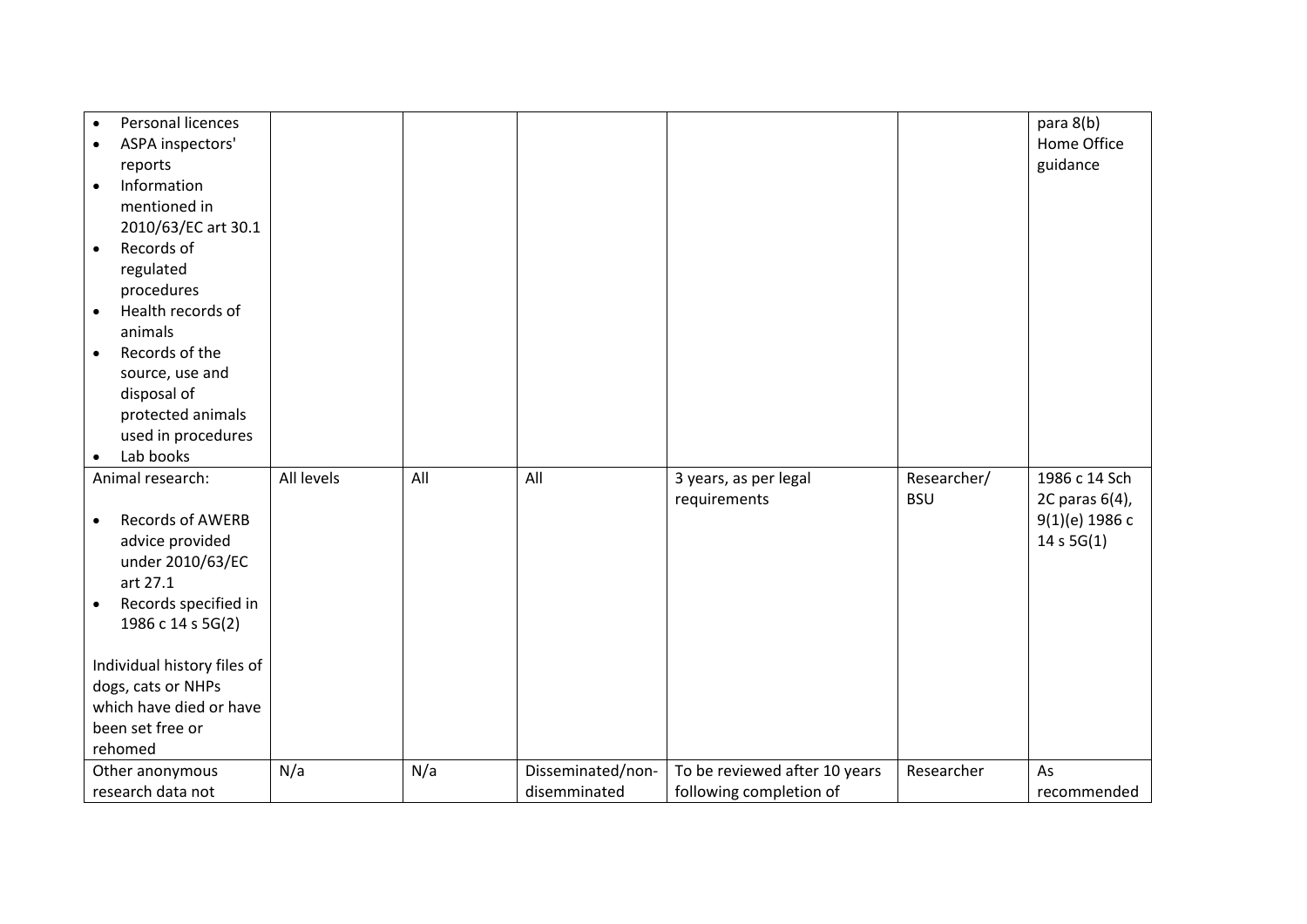| covered elsewhere in |  | research to determine     | by MRC         |
|----------------------|--|---------------------------|----------------|
| this schedule        |  | whether continued storage | principles and |
|                      |  | would be beneficial.      | guidelines for |
|                      |  |                           | good research  |
|                      |  |                           | practice       |
|                      |  |                           |                |

\*Where research data are not disseminated following collection or analysis, and dissemination is not intended, a justification must be made for the continued storage of the research data.